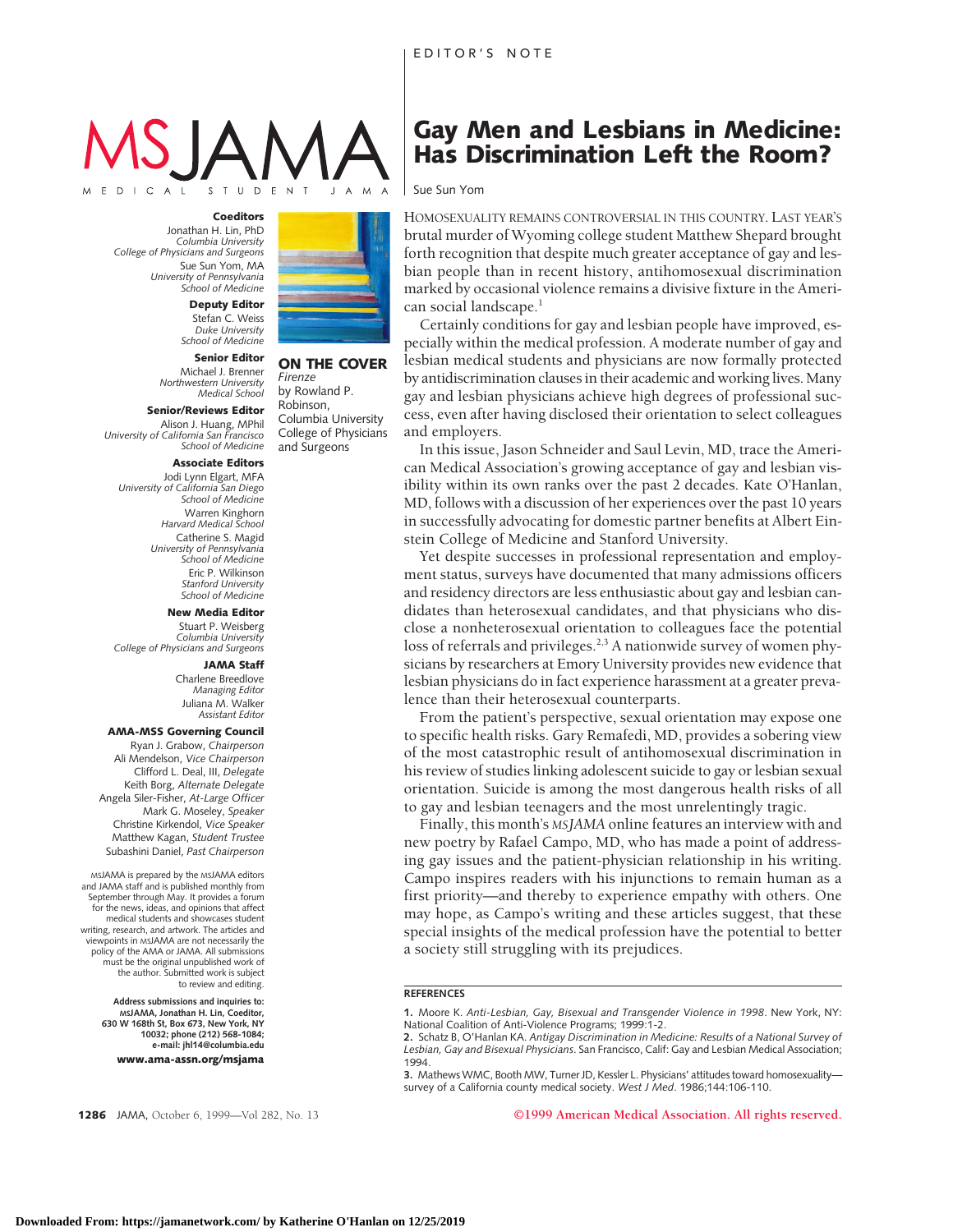## **Uneasy Partners: The Lesbian and Gay Health Care Community and the AMA**

Jason S. Schneider, *New York University School of Medicine, New York, NY,* and Saul Levin, MD, MPA, *Access Consulting International Inc, Washington, DC*

ORGANIZED MEDICINE'S INCREASED ACCEPTANCE OF LESBIAN and gay physicians and patients indicates greater recognition that sexual orientation influences health care delivery. The American Medical Association's (AMA's) 20-year history relating to these issues reflects the evolution of organized medicine's response to sexual orientation concerns.

In December 1973, the American Psychiatric Association deleted homosexuality from its list of mental disorders. Though no longer a diagnosis requiring correction or treatment, homosexuality remained controversial in the medical establishment. At the AMA's 1980 annual meeting, the House of Delegates, via a Medical Student Section (MSS) resolution, requested a "study of the health care needs of homosexuals."1 The resulting report by the Council on Scientific Affairs was adopted as policy in December 1981 and published in JAMA.<sup>1,2</sup> The report "encourag[ed] the development of educational programs for homosexuals to acquaint them with... sex-preference reversal in selected cases," and acknowledged that "some physicians may be less than objective in dealing with a professed homosexual if they harbor traditional antihomosexual biases or disapprove of the politics of 'gay liberation.'"2 The report also suggested that such physicians might miss disease manifestations common in gay and lesbian people and concluded that "an open, accepting, non-judgmental attitude . . . can be difficult for some physicians to achieve when treating a homosexual patient . . . but a sick individual—heterosexual or homosexual—deserves the best care that the psychiatric or other medical condition demands."2

At this time, a California-based doctors' group approached the AMA's national leadership seeking to form a lesbian and gay caucus. The request was denied. The group organized the American Association of Physicians for Human Rights (AAPHR) in 1982. That summer, AAPHR made the first public appearance of an organized gay and lesbian physician group in San Francisco's annual gay pride march (L. Siegel, MD, oral communication, August 1999).

Efforts to establish policy on issues of sexual orientation continued within the AMA. At the 1988 interim meeting, the MSS adopted Resolution 26 urging the Liaison Committee on Medical Education (LCME) and the Accreditation Council for Graduate Medical Education (ACGME) to amend standards to prohibit discrimination in admissions decisions because of sexual orientation. This was adopted as organization-wide policy in 1989.<sup>3</sup> However, the LCME and ACGME have yet to modify medical schools' and residency programs' accreditation standards to protect lesbian and gay applicants.4,5

More contentious was the adoption of internal policy. Prior to 1993, AMA bylaws made no reference to sexual orientation in the nondiscrimination clause. In December 1989, the District of Columbia's delegation proposed amending clause B-1.50 so that membership could "not be denied or abridged on account of sex, color, creed, race, religion, ethnic origin, national origin or sexual orientation."6 Although the reference committee saw "no good reason not to prohibit discrimination on the basis of sexual orientation," floor debate was heated. Delegates presumed that the resolution intended "endorsement [of] an alternative lifestyle" and was "too prescriptive."7 The resolution failed.

The Resident Physicians Section offered similar language in December 1991, citing failure to revise the bylaws as de facto discrimination. Several delegations expressed support, but the majority opposed. One dissenter did not "want to make or give minority rights to this group of people."8

Finally, in June 1993, citing 7 failed resolutions on the subject, the AMA's Board of Trustees, led by chair Raymond Scalettar, issued Report A, recommending that the bylaws' nondiscrimination clause be amended to include sexual orientation (A. Novick, MD, personal communication, August 1999). Debate was no less contentious 5 years later. Delegates worried that the AMA would be seen as accepting a "deviant lifestyle" or succumbing to "outside pressure groups."9 Then AMA President John Clowe spoke strongly in favor: "All these individuals want . . . is some recognition without fear to appear at this House. . . . We are not condoning it. We are merely saying it is time for this House of Delegates to vote for the approval of including sexual orientation in their Bylaws." To the sounds of cheers and applause throughout the chamber, the House of Delegates approved the change in bylaws.<sup>9</sup>

The end of the tumultuous 5-year battle to amend the AMA bylaws prompted other organizations to make more expeditious changes.<sup>10</sup> In October 1993, a statement from the American Academy of Pediatrics charged pediatricians to care for gay and lesbian adolescents' health concerns.<sup>11</sup> The American College of Physicians–American Society of Internal Medicine linked effective patient care to the equal treatment of physician colleagues, regardless of "race, religion, ethnicity, nationality, sex, sexual orientation, age, or disability."12 In 1996, the American Academy of Family Physicians adopted policy supporting equal treatment of lesbian, gay, bisexual, and transgender (LGBT) physicians, patients, and their families: "By encouraging diversity in their physician workforces, physician groups and health care systems can help ensure their ability to deliver culturally com-

**©1999 American Medical Association. All rights reserved.** JAMA, October 6, 1999—Vol 282, No. 13 **1287**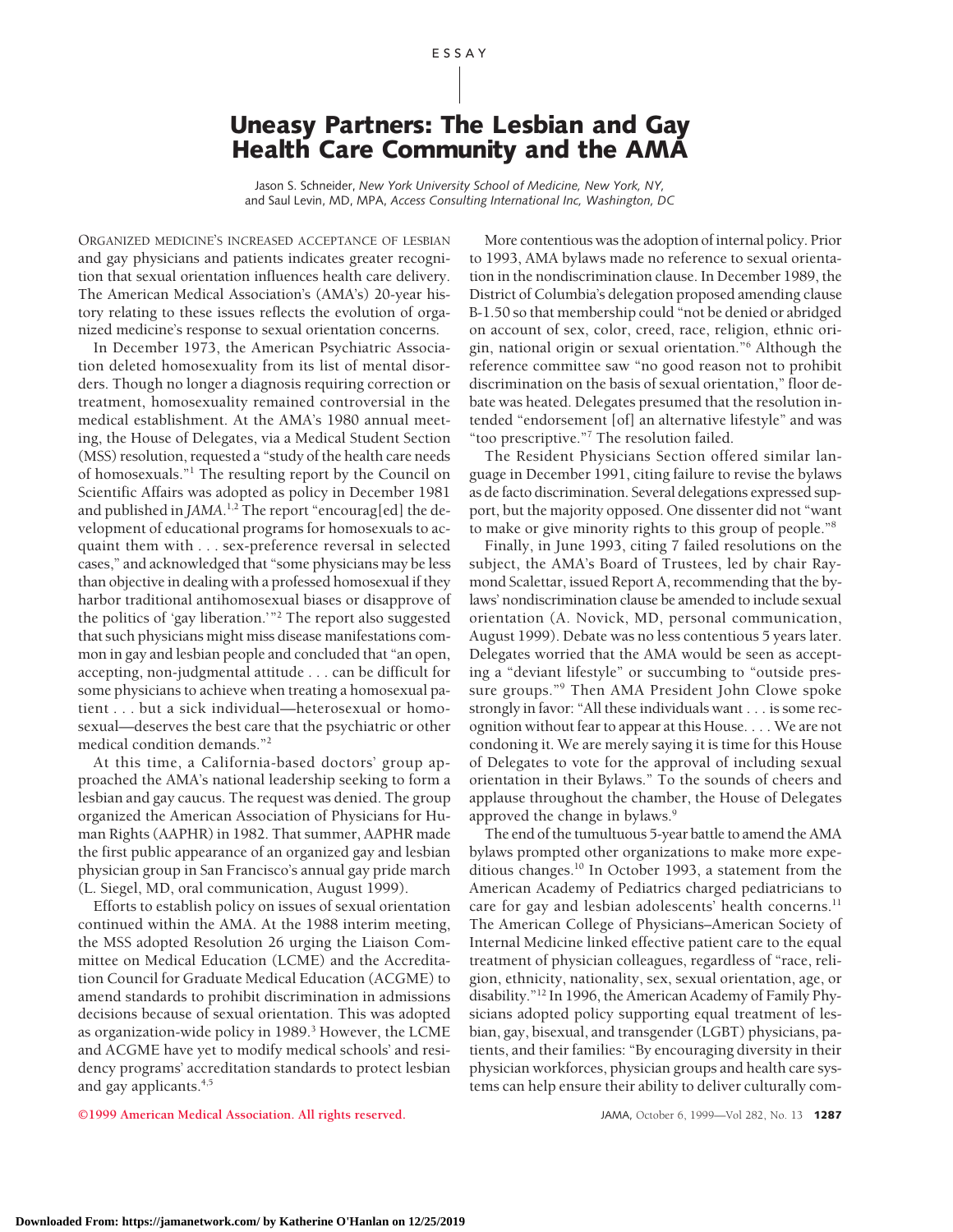petent care to all segments of their patient populations."13 Meanwhile, on National Coming Out Day in 1994, to obtain greater visibility as the premier national organization advocating for gay and lesbian health care, AAPHR renamed itself the Gay and Lesbian Medical Association (GLMA).14 In August 1996, GLMA broadened its focus by incorporating bisexual and transgendered patients' health concerns into its mission statement.

In successive years, the AMA amended civil and human rights policies to be inclusive of sexual orientation.<sup>15,16</sup> In addition, the Council on Scientific Affairs commissioned another report, "Health Care Needs of Gay Men and Lesbians in the United States." The report, published in 1996, cited 126 sources and provided a substantial summary of pertinent literature on gay and lesbian health care.<sup>17</sup>

A new force for change emerged in 1998, when the MSS convened the first-ever meeting of a lesbian, gay, bisexual, and transgender caucus to serve as a resource for LGBT members and as a center of policy development. At the interim meeting in Honolulu, caucus members secured passage of a medical student resolution calling for organizational support of the Hate Crimes Prevention Act of 1999. Upon transmittal at that same meeting to the AMA's House of Delegates, the resolution won passage.18 Similarly, in June 1999, the caucus organized intersectional support for a resolution petitioning the LCME to adopt a standard requiring nondiscrimination clauses including sexual orientation at all medical schools. At its fall meeting this month, the LCME will consider such language and potential adoption of the new standard. Also in June 1999, the MSS and the caucus sponsored an educational program on primary care of the lesbian, gay, and bisexual patient, with similar plans for future meetings.

A recent issue of *American Medical News* profiled GLMA, noting its growth to 2000 members and its impact on promoting quality health care.19 Recently, as part of the cultural competence initiative, the AMA published a compendium including references to sexual orientation and citing GLMA as a contact. $20$ 

Internal policy commits the AMA to being a leader in lesbian and gay health concerns. Having articulated this commitment to diversity in medicine, the AMA could now provide standards of ethics, practice, and education that would break new ground in this field. Objectives could include acting as a clearing house on cultural competency and related lesbian and gay health care issues; collaborating with GLMA and other organizations in advocacy, initiatives, and legislative efforts; and improving the organization's internal environment by appointing gay and lesbian members to committees and task forces, welcoming GLMA representatives to the House of Delegates, and increasing membership recruitment efforts targeted at lesbian and gay physicians and medical students.

**Acknowledgment:** The authors wish to thank Lila Valinoti, AMA Medical Student Section policy analyst, and Robert Tenuta, AMA reference archivist, for their research assistance.

Proceedings of the American Medical Association are copyrighted by the AMA and reprinted courtesy of the AMA Archives.

#### **REFERENCES**

**1.** American Medical Association. Transcript of debate on Report C of the Council on Scientific Affairs: Health care needs of an underserved population. In: *Proceedings of the American Medical Association, House of Delegates, December 1981*. Barrington, Ill; Ernest W Busch & Assoc; 1982;2:579-588.

**2.** Council on Scientific Affairs. Health care needs of a homosexual population. *JAMA*. 1982;248:736-739.

**3.** American Medical Association. Nondiscrimination toward medical school and residency applicants on the basis of sexual orientation. In: *Policy Compendium.* Chicago, Ill: American Medical Association; 1998. Policy 295.969.

**4.** Liaison Committee on Medical Education. *Functions and Structure of a Medical School.* Chicago, Ill: American Medical Association; Washington, DC: Association of American Medical Colleges; 1998.

**5.** Accreditation Council for Graduate Medical Education. Institutional review requirements. Available at: http://www.acgme.org/institut.htm. Accessed August 2, 1999.

**6.** American Medical Association. Resolution 74: Discrimination on the basis of sexual orientation. In: *Delegates' Handbook, December 1989.* Chicago, Ill; American Medical Association; 1989.

**7.** American Medical Association. Transcript of debate on Resolution 74: Discrimination on the basis of sexual orientation. In: *Proceedings of the American Medical Association, House of Delegates, December 1989*. Palatine, Ill: Ernest W Busch & Assoc; 1990;1:276-284.

**8.** American Medical Association. Transcript of debate on Resolution 4: Nondiscrimination against physicians. In: *Proceedings of the American Medical Association, House of Delegates, December 1991.* The Woodlands, Tex: Ernest W Busch & Assoc; 1992;1:151-163.

**9.** American Medical Association. Transcript of debate on Report A of Board of Trustees: AMA Bylaws' Nondiscrimination Provision & Resolution 1: Nondiscrimination Policy. In: *Proceedings of the American Medical Association, House of Delegates, June 1993*. Chicago, Ill: Wolfe Rosenberg and Assoc Inc; 1993;2:152-182.

**10.** Wallick MM, Townsend MH, Cambre KM. Sexual orientation and nondiscrimination policies. *Acad Med*. 1995;70:2-3.

**11.** American Academy of Pediatrics. Homosexuality and adolescence. *Pediatrics*. 1993;92:631-634.

**12.** American College of Physicians. Ethics manual. *Ann Intern Med*. 1998;128: 576-594.

**13.** American Academy of Family Physicians. Compendium of AAFP positions on selected health issues: discrimination-physician. Available at: http://www.aafp.org/ policy28.html. Accessed July 3, 1999.

**14.** Wallick MM. Homophobia and heterosexism: out of the medical school closet. *NC Med J*. 1997;58:123-125.

**15.** American Medical Association. Policy 65.990: Civil rights restoration. In: *Policy Compendium*. Chicago, Ill: American Medical Association; 1998.

**16.** American Medical Association. Policy 65.992: Continued support of human rights and freedom. In: *Policy Compendium*. Chicago, Ill: American Medical Association; 1998.

**17.** Council on Scientific Affairs, American Medical Association. Health care needs of gay men and lesbians in the United States. *JAMA*. 1996;275:1354-1359.

**18.** American Medical Association. Policy 65.980: Support of hate crimes prevention legislation. In: *Policy Compendium*. Chicago, Ill; American Medical Association; 1999.

**19.** McCormick B. Gay medical group grows—and grows up. *American Medical News*. October 19, 1998:24-25.

**20.** American Medical Association. Sexuality. In: *Cultural Competence Compendium*. Chicago, Ill: American Medical Association; 1999.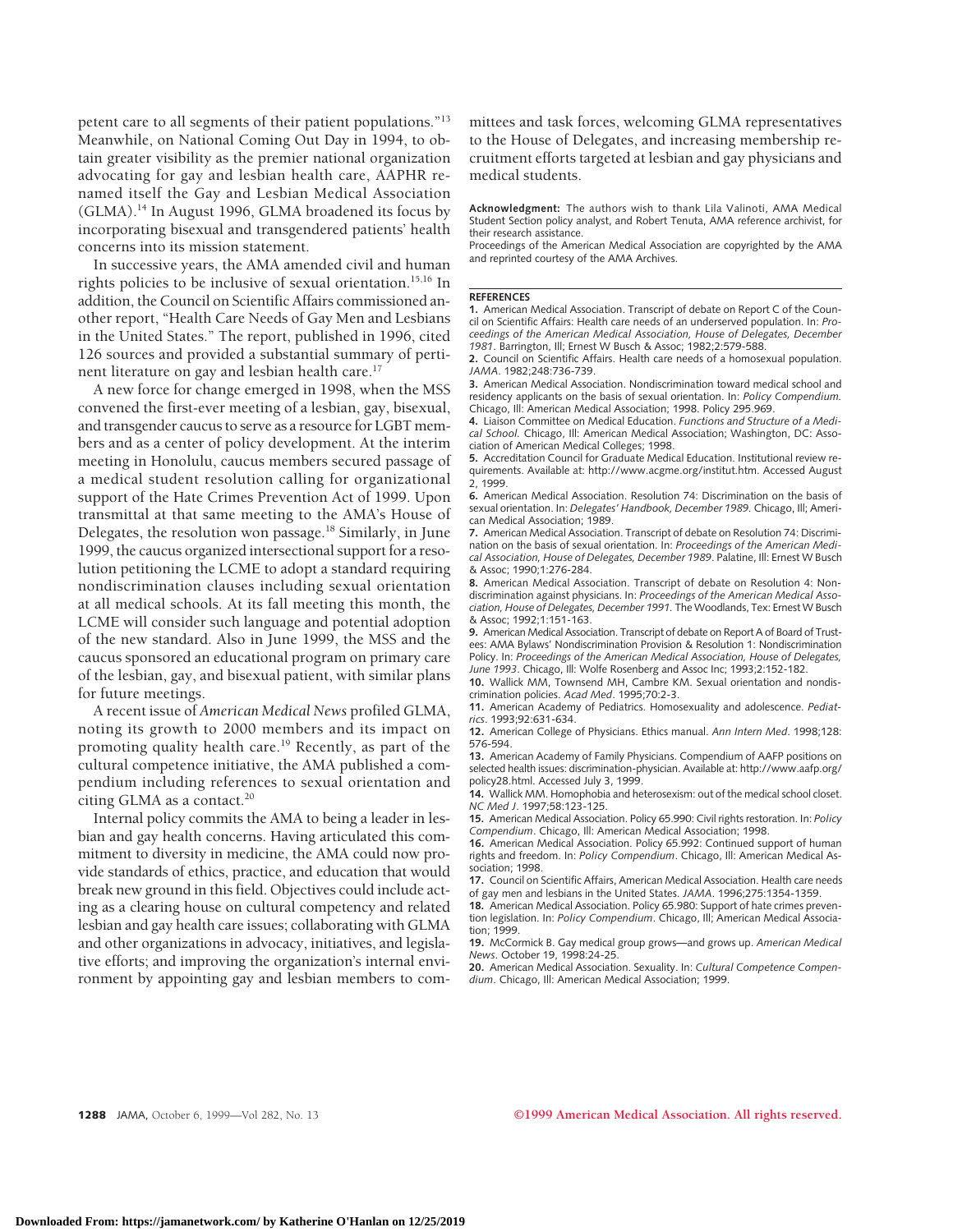# **Domestic Partnership Benefits at Medical Universities**

Katherine A. O'Hanlan, MD, *Stanford Medical Center, Palo Alto, Calif*

AT PRESENT, AN EMPLOYEE'S BENEFITS PACKAGE CAN REPREsent as much as 30% to 40% of value added to a base salary.1 So-called soft benefits, such as bereavement leave, facilities use, and employee assistance programs, cost little to provide. "Hard benefits," on the other hand, are usually of considerable value; these include medical, dental, vision, and mental health coverage, prescription drugs, tuition grants, and accidental death and dismemberment and dependent life insurance.

Over the last half-century workers have received medical insurance as an employment benefit because employers were able to negotiate volume-discounted costs for expensive policies and programs. Benefits have historically been nontaxable and limited to the employee, a legal spouse, and dependent children.

Gay men and lesbians cannot obtain a civil marriage license or access employee spousal benefits. As a result, the couple must purchase a separate individual, usually more expensive insurance policy for the nonemployed partner and the partner's biological children.

#### **Fighting for Benefit Equity**

In December 1988, colleagues at Albert Einstein College of Medicine informed me that their spouses received medical insurance as an employment benefit. Upon inquiry at the benefits office, I was informed that state laws did not require coverage of my life partner, so we would not be offered medical insurance. My department chair suggested asking the faculty senate to mandate coverage.

On September 13, 1989, my resolution was presented, citing Yeshiva University's "long-standing commitment to equal opportunity... without regard to race, religion, creed, color, natural origin, sex, age, handicap, veteran or disabled veteran status, marital status, or sexual orientation."2 The resolution noted that not all people could obtain marriage licenses entitling them to certain privileges of employment. The resolution asked that the senate mandate "insurance benefits, education benefits, and housing accommodations without regard to sexual orientation for all faculty and students who share domicile and mutual responsibility for each other's welfare and basic living expenses, and who have either a marriage license or mutual power of attorney."2 It passed unanimously.

Coverage was not forthcoming, however, because the health plan "treat[ed] all unmarried individuals equally and cannot differentiate between groups of unmarried individuals who may happen to cohabitate" (K. Prince, Manager of Employee Benefits of Albert Einstein College of Medicine, written communication, November 22, 1989). Upon consultation, the American Civil Liberties Union's lawyers drafted a letter citing New York City's nondiscrimination policy inclusive of sexual orientation and a state court verdict recognizing domestic partnership in rental disputes (J.D. Marks, written communication to C. Margolin, Associate General Counsel to Montefiore Medical Center, December 13, 1989).3 Legal counsel drew up a confidential settlement contract for me in early 1990. In March 1991, after other staff and faculty sought similar contracts, Montefiore Medical Center became the largest private employer to provide domestic partner health coverage, announcing it was "the fair thing to do."4

#### **Debating the Merits**

When I began employment at Stanford University, I and my life partner again purchased separate medical insurance. This time, I joined other staff and faculty to establish an equal benefit policy. Three hard benefits and 4 soft benefits tied to legal marriage status formed the basis of the Benefit Parity Bill.<sup>5</sup> Over 240 supportive faculty members signed an open letter to the faculty senate, and the undergraduate student union and the medical school faculty senate both passed the bill.

In May 1991, the senate discussion included comments comparing domestic partner insurance coverage with tuition grant reimbursement for children one did not have, $6$ neither being a deserved benefit. Another worry was that gay men and lesbians would flock disproportionately to Stanford seeking greater benefits.<sup>6</sup> The bill was sent for subcommittee review, which recommended passing the bill and reported the following:

"One imagines, for example, that a decision by Stanford 40 years ago to take the lead in eradicating discrimination against blacks, women, or Jews in admissions, hiring, memberships in sororities and fraternities, etc, would have been politically unpopular with many alumni, as well as with the larger political community. One also imagines that had Stanford taken such a leadership role, few in the Stanford community would look back on that decision now with anything but pride."7

Over a year after introduction, the bill passed in September 1992. Stanford's trustees voted to implement it the following February.8

#### **Why Domestic Partner Benefits?**

Currently, 141 colleges and universities, 87 cities and counties, and 570 companies provide domestic partner benefits. Utilization rates run from 0.5% to 2.5%, making the costs of equal treatment minimal.<sup>1</sup> Often employees request benefit parity, and employers respond to stay competitive.

*(Continued on p 1292.)*

**©1999 American Medical Association. All rights reserved.** JAMA, October 6, 1999—Vol 282, No. 13 **1289**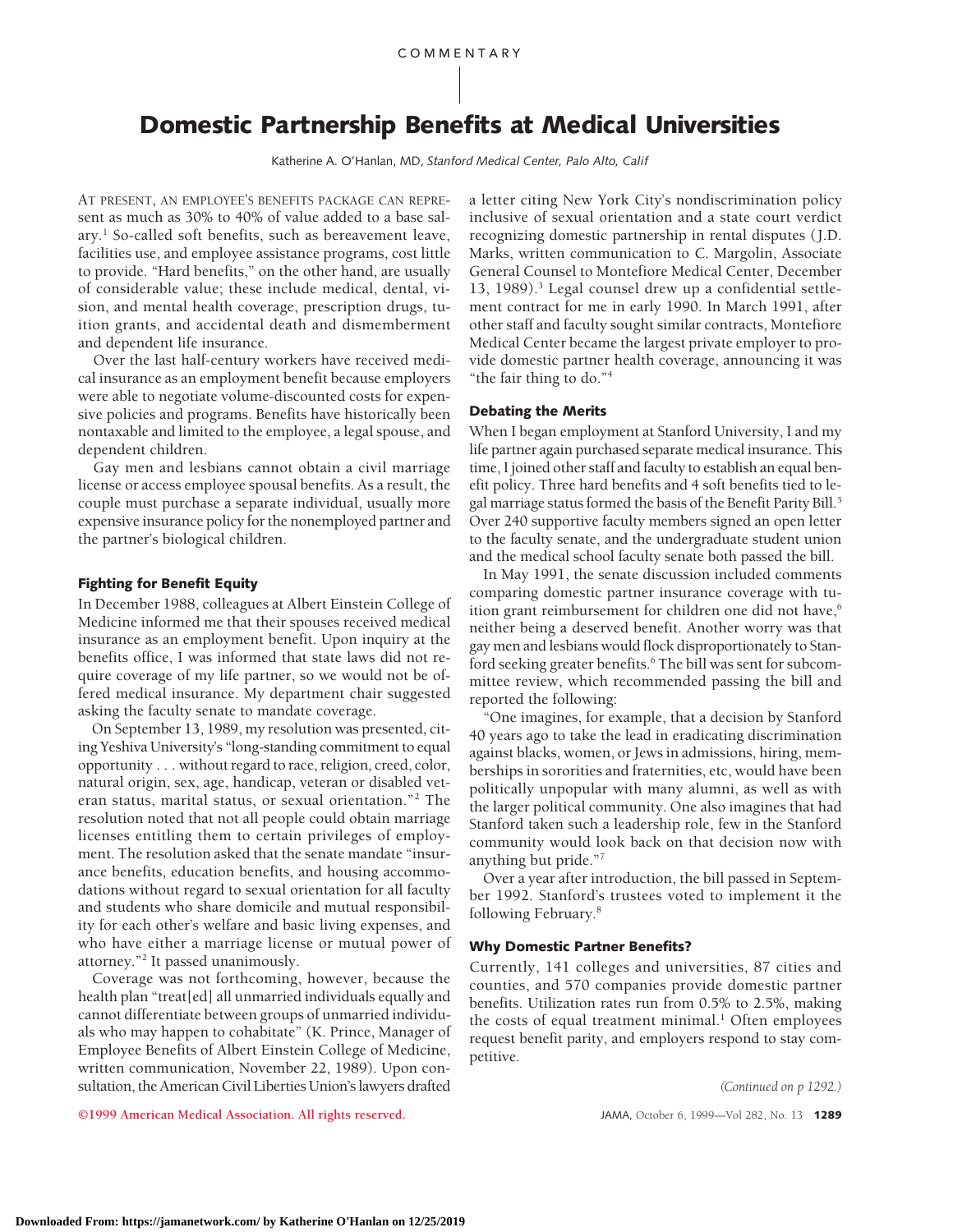# **Harassment of Lesbians as Medical Students and Physicians**

Donna J. Brogan, PhD, Erica Frank, MD, MPH, Lisa Elon, MS, MPH, S. Priya Sivanesan, *Emory University, Atlanta, Ga* Katherine A. O'Hanlan, MD, *Stanford Medical Center, Stanford, Calif*

DESPITE EVIDENCE OF DISCRIMINATION AGAINST LESBIAN physicians, the prevalence of harassment due to sexual orientation is not accurately known. The Women Physicians' Health Study (WPHS) queried the prevalence of harassment among lesbian and heterosexual physicians during premedical school education, medical school, graduate medical education, and medical practice.

#### **Methods**

WPHS is a cross-sectional survey of women physicians aged 30 to 70 years who were not in residency training and resided in the United States in 1993.<sup>1</sup> A probability sample of 10 000 women physicians was extracted from the AMA Physician Masterfile, stratified by decade of graduation (1950 to 1989), with oversampling of earlier decades. Of this sample, an estimated 23% were ineligible to participate. Among eligible respondents, 59% (4501) completed a 716 item, self-administered questionnaire covering health status, history, and behavior, as well as aspects of medical practice and demographics. A more complete description of the survey methods can be found elsewhere.<sup>2</sup>

Sexual orientation was assessed by 2 items querying self-identification and sexual behavior: "1. Do you now selfidentify as: heterosexual; bisexual; lesbian/gay/homosexual; other; 2. Are you now sexually active with: men/women/ both/neither." A woman was defined as lesbian if she either self-identified as lesbian in question 1 or reported current sex with women in question 2 (115 respondents). Heterosexuals were defined as those who self-identified as heterosexual and who did not currently have sex with women or who responded "other" or "no response" but reported current sex with men (4177 respondents). "The remaining 209 respondents included bisexual women (excluding those who identify as bisexual but report current sex with women,  $n = 41$ , "other" ( $n = 24$ ), and not classifiable ( $n = 144$ )."

Harassment was assessed by the question "Have you ever been harassed in a medical setting? (ie, received unwanted physical or verbal attention, propositions, hostilities or threats)." Types of harassment (queried as gender-based but nonsexual, sexual, lifestyle-based, and ethnically based) and time of harassment occurrence (before medical school, during medical school, in training, or in practice) were crossclassified. Chi-square tests were used to compare lesbians and heterosexuals in the prevalence of types of harassment; SUDAAN, a sample survey software package, was used for all analyses. Although the word *lifestyle* was used in the 1993-1994 survey, *orientation* is used in this report, because sexual orientation is no longer described as a lifestyle.<sup>3</sup>

#### **Results**

Lesbians and heterosexuals did not differ in age, but lesbians were significantly less likely to have ever been married or pregnant, to have had a live birth, to have children, or to be part of a current couple or marriage, or to be politically conservative  $(P<.01)$ . Lesbian respondents were more likely to be white/ Caucasian and less likely to be Asian. Lesbians and heterosexuals were equally likely to be in a primary care specialty.

Lesbians were about 4 times more likely than heterosexual physicians to report ever having experienced sexual orientation– based harassment in a medical setting (41% for lesbians vs 10% for heterosexuals,  $P<$  .0001) using the identity definition; results were similar  $(36\% \text{ vs } 10\%, P<.0001)$  using the identity/ behavior definition. However, lesbian and heterosexual physicians reported similar  $(P > .01)$  lifetime prevalences of gender harassment (approximately 50%) and sexual harassment (approximately  $40\%$ ), and reported similar prevalences of gender and sexual harassment in any of the 4 medical settings.<sup>7</sup>

Lesbians, compared with heterosexual physicians, are significantly more likely to report experiencing sexual orientation–based harassment during graduate medical education (18.2% vs 3.6%,  $P<$  .005) and during medical practice (18.5% vs 5.4%,  $P<.01$ ). Lesbian physicians are significantly more likely than heterosexual female physicians to report sexual orientation harassment in any work setting after medical school  $(32.6\% \text{ vs } 7.7\%, \text{ P} < .0001).$ 

#### **Discussion**

Our findings indicate that lesbian physicians are about 4 times more likely than heterosexual women physicians to report harassment related to sexual orientation in any medical setting, but primarily during training and medical practice. Also, lesbian and heterosexual physicians did not significantly differ in prevalence of reported gender or sexual harassment, suggesting that higher sexual orientation– based harassment prevalence among lesbians cannot be explained by assuming that lesbians overreport harassment.

This study, based on a nationwide probability sample of women physicians, confirms findings from less scientific reports based on case studies, volunteer opinions, and nonprobability surveys that orientation harassment is experienced at a fairly high rate by lesbian physicians. A survey of San Diego County physicians, in 1982, revealed that 23% of respondents scored in the homophobic range on a scale of heterosexual attitudes toward homosexuality.<sup>4</sup> Specifically, 30% were opposed to admitting highly qualified gay or lesbian applicants to medical school, and 45% and 39% opposed admittance to residency training in pediatrics and

*(Continued on p 1292.)*

**1290** JAMA, October 6, 1999—Vol 282, No. 13 **©1999 American Medical Association. All rights reserved.**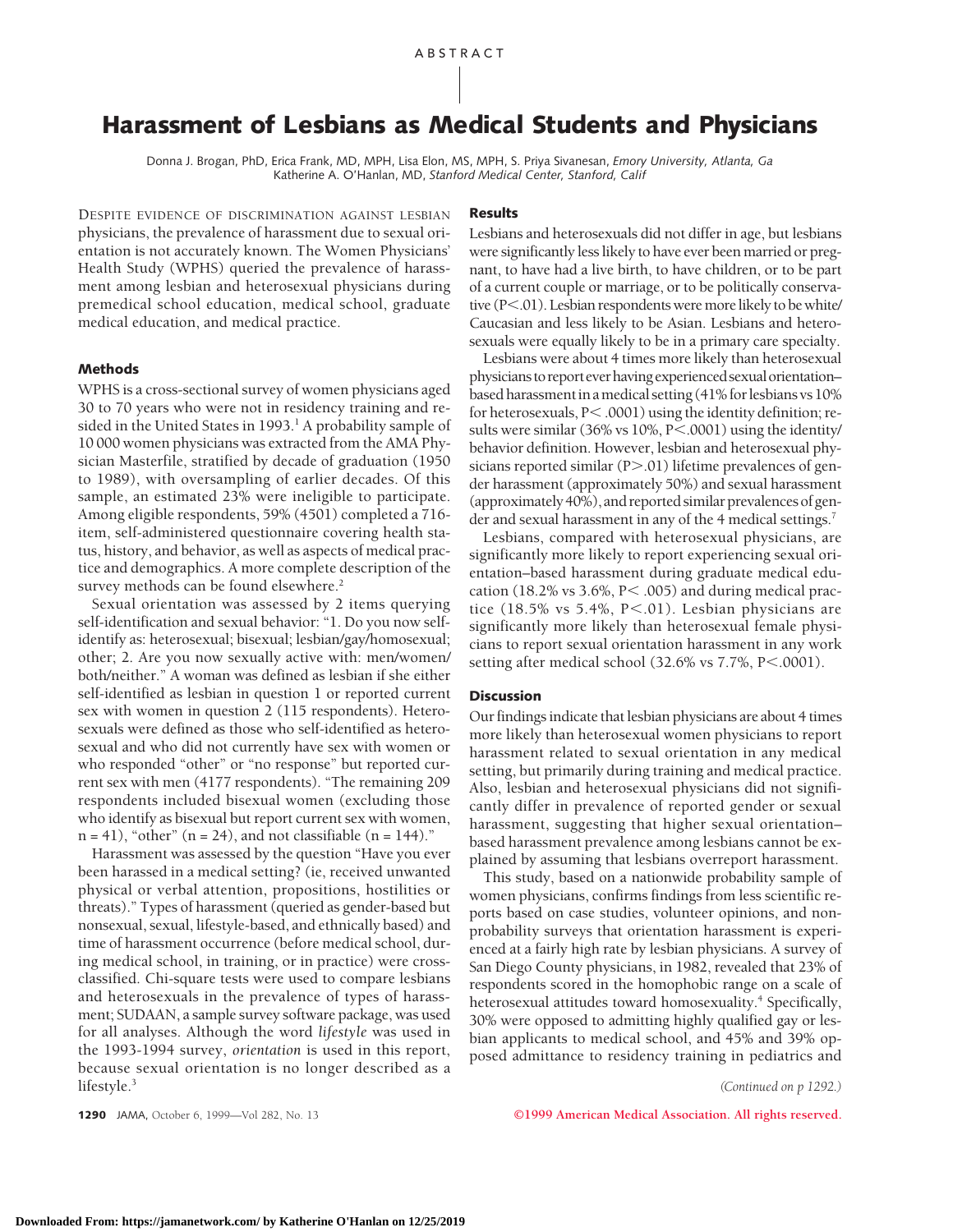# **Sexual Orientation and Youth Suicide**

Gary Remafedi, MD, MPH, *University of Minnesota Medical School, Minneapolis*

THE US GOVERNMENT'S *REPORT OF THE SECRETARY'S TASK Force on Youth Suicide*, which appeared in 1989, sparked a controversy that continues to the present day. In his chapter on gay and lesbian youth suicide, Gibson projected that "gay youth are 2 to 3 times more likely to attempt suicide than other young people. They may comprise up to 30% of completed youth suicides annually."1 Some experts rejected the conclusions as being drawn from biased samples.<sup>2</sup> Considerable work since then has addressed the putative association between sexual orientation and suicide.

The problem of suicide first surfaced as an incidental finding in pioneering research on homosexuality that identified a high prevalence of such attempts among young men.<sup>3</sup> Two of the earliest studies of gay youths revealed that as many as 1 in 3 had attempted suicide.<sup>4,5</sup> The next generation of research specifically studied suicidality and sexual orientation in convenience samples.<sup>3,6-14</sup> Ten such studies found consistently high rates of attempts among homosexual youths—in the range of 20% to 42%. Six of the studies involved both women and men.<sup>7,9-11,13,14</sup> Three found women's attempt rates to be as high as or higher than those of boys. $9,13,14$ 

Of the 10 studies, 6 explored risks for suicide by comparing attemptors and nonattemptors. They found that suicide attempts were neither universal nor attributable to homosexuality per se, but they were significantly associated with gender nonconformity,<sup>3</sup> early awareness of homosexuality,<sup>3,8,11,14</sup> stress,<sup>12</sup> violence,<sup>14</sup> lack of support,<sup>8,11,14</sup> school drop-out,<sup>12</sup> family problems,<sup>8</sup> acquaintances' suicide attempts,<sup>12</sup> homelessness,<sup>12</sup> and substance abuse<sup>3</sup> or other psychiatric symptoms.<sup>6,11,14</sup>

While providing valuable descriptive information, the prior studies were limited by potential sample biases, the absence of comparison groups, or both—problems recently surmounted by controlled, population-based surveys. Five of 6 such studies involved representative samples of US secondary school students<sup>15-19</sup> and one, a community sample of young men from Calgary, Canada.20 All found higher rates of attempted suicide among homosexual youths compared to their heterosexual peers. Surveys large enough to examine sex differences among Minnesota<sup>15</sup> and Massachusetts students<sup>19</sup> found a significant association between homosexuality and suicidality in males only. Suicide risk factors such as gender nonconformity may be particularly detrimental to boys.<sup>15,19</sup>

A unifying explanation for the prevalence of suicidality among homosexual youths remains to be determined, as does the extent to which attempts end in death. Two psychological autopsy studies<sup>21,22</sup> have tried to unearth the sexual orientation of suicide victims. One found that 11% (13/119) of the young men who died from suicide in San Diego from 1981 to 1983 were known to be gay, but of the women, none were

known to be lesbians.<sup>21</sup> A second New York suicide study involved adolescent suicides from 1984 to 1986 and found that 3.2% (3/95) of male suicides and none of the living controls were found to have had homosexual experiences.<sup>22</sup> Studies of this type can be limited in their ability to ascertain sexual behavior and orientation posthumously.

Although the understanding of gay, lesbian, and bisexual youth suicide is increasing, many questions remain regarding sex and ethnic differences, predisposing social and psychiatric conditions, protective factors, and constructive interventions. Future population-based surveys should routinely inquire about sexual orientation to retest prior findings in diverse settings. Prospective, longitudinal studies are needed to examine the evolving risk of suicide across the lifespan of homosexual persons. As we continue to assess the problem, existing data are sufficiently compelling to teach clinicians about the association between suicidality and sexual orientation and to plan preventive interventions.

**Funding/Support:** This work was supported in part by the University of Minnesota Adolescent Health Training Program, grant 5-T71-MC-00006-22, Maternal and Child Health Bureau, Health Resources and Services Administration.

#### **REFERENCES**

**1.** Gibson P. In: *US Department of Health and Human Services. Report of the Secretary's Task Force on Youth Suicide: Prevention and Interventions in Youth Suicide.* Vol 3. Rockville, Md: US Dept of Health and Human Services; 1989.

**2.** Muehrer P. Suicide and sexual orientation: a critical summary of recent research and directions for future research. *Suicide Life Threat Behav.* 1995;25 (suppl):72-81.

**3.** Remafedi G, Farrow JA, Deisher RW. Risk factors for attempted suicide in gay and bisexual youth. *Pediatrics*. 1991;87:869-875.

**4.** Remafedi G. Adolescent homosexuality: psychosocial and medical implications. *Pediatrics*. 1987;79:331-337.

**5.** RoeslerT,DeisherRW.Youthfulmalehomosexuality.*JAMA*.1972;219:1018-1023. **6.** Nicholas J, Howard J. Better dead than gay: depression, suicide ideation, and attempt among a sample of gay and straight-identified males aged 18 to 24. *Youth Stud Aust.* 1998;17:28-33.

**7.** Harry J. Parasuicide, gender, and gender deviance. *J Health Soc Behav.* 1983; 24:350-361.

**8.** Schneider AG, Farberow NL, Kruks GN. Suicidal behavior in adolescent and young adult gay men. *Suicide Life Threat Behav.* 1989;19:381-394.

**9.** Hunter J. Violence against lesbian and gay male youths. *J Interpersonal Violence*. 1990;5:295-300.

**10.** Hammelman TL. Gay and lesbian youth: contributing factors to serious attempts or considerations of suicide. *J Gay Lesbian Psychother*. 1993;2:77-89.

**11.** D'Augelli AR, Hershberger SL. Lesbian, gay, and bisexual youth in community settings: personal challenges and mental health problems. *Am J Community Psychol*. 1993;21:421-448.

**12.** Rotheram-Borus MJ, Hunter J, Rosario M. Suicidal behavior and gay-related stress among gay and bisexual male adolescents. *J Adolesc Res*. 1994;9:498-508. **13.** Proctor CD, Groze VK. Risk factors for suicide among gay, lesbian, and bisexual youth. *Soc Work*. 1994;39:504-513.

**14.** Hershberger SL, Pilkington NW, D'Augelli AR. Predictors of suicide attempts among gay, lesbian, and bisexual youth. *J Adolesc Res.* 1997;12:477-497.

**15.** Remafedi G, French S, Story M, Resnick M, Blum R. The relationship between suicide risk and sexual orientation: results of a population-based study. *Am J Public Health.* 1998;88:57-60.

**16.** DuRant RH, Krowchuck DP, Sinal SH. Victimization, use of violence, and drug use at school among male adolescents who engage in same-sex behavior. *J Pediatr.* 1998;132:113-118.

**17.** Faulkner AH, Cranston K. Correlates of Same-sex sexual behavior in a ran-

**©1999 American Medical Association. All rights reserved.** JAMA, October 6, 1999—Vol 282, No. 13 **1291**